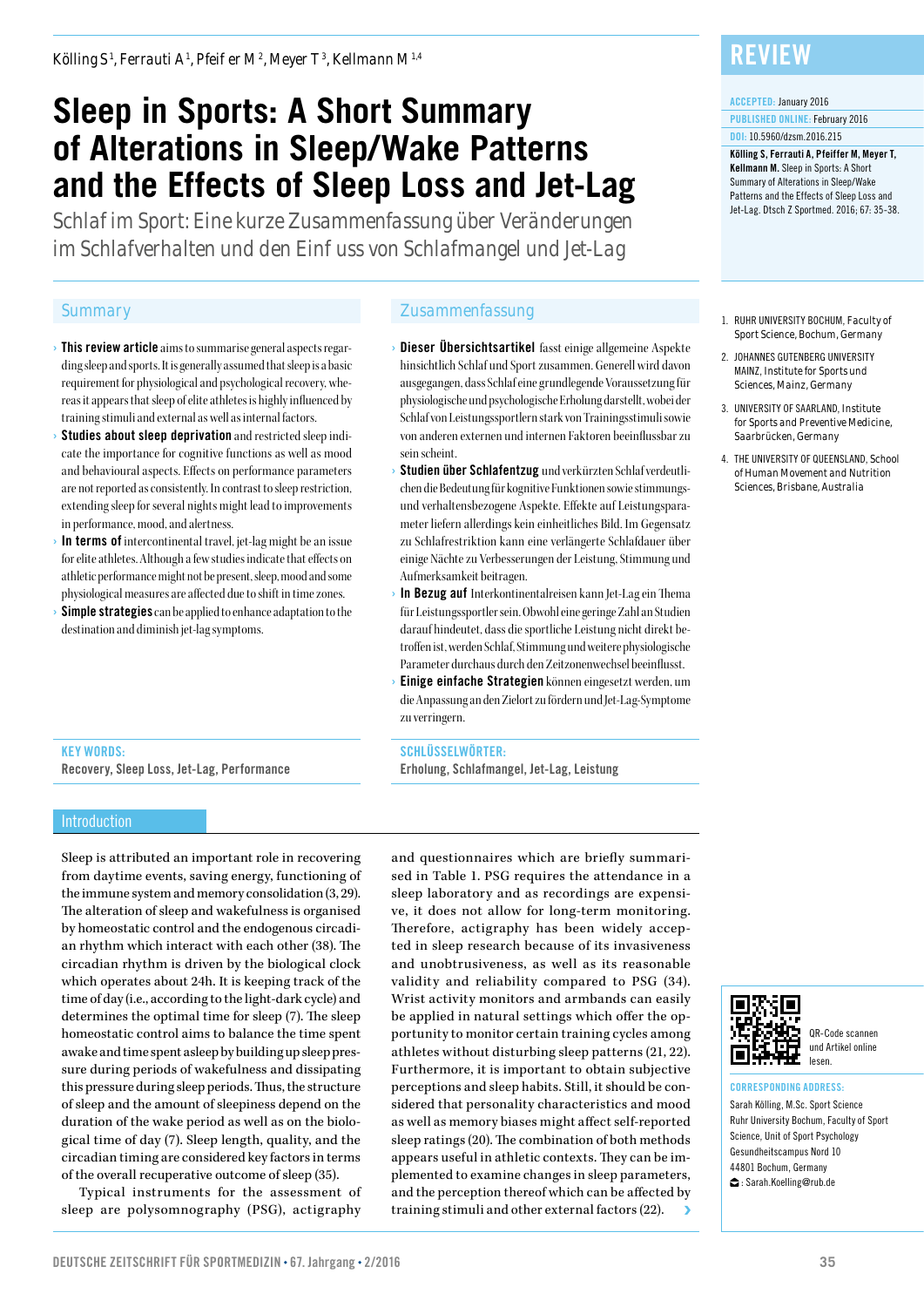## Review

#### Table 1

General aspects and issues regarding sleep in sports.

| <b>CATEGORY</b>       |                                | AIMS/POSSIBLE INTERVENTIONS                                                                                                                                                                                                                                                                                                                           |
|-----------------------|--------------------------------|-------------------------------------------------------------------------------------------------------------------------------------------------------------------------------------------------------------------------------------------------------------------------------------------------------------------------------------------------------|
| Sleep assessment      | Polysomnography                | <b>Medical examinations</b><br>Recording sleep stages & cycles<br><b>Clinical research questions</b>                                                                                                                                                                                                                                                  |
|                       | Actigraphy                     | Long-term monitoring of sleep habits<br>Application in home environment<br>Analysing changes in sleep patterns in<br>response to external and internal variances                                                                                                                                                                                      |
|                       | Sleep log                      | Subjective perception & appraisal<br>Subjective changes in sleep patterns                                                                                                                                                                                                                                                                             |
| <b>Sleep problems</b> | Difficulty initiating<br>sleep | Implementing bedtime routines or rituals<br>Avoiding activating or stimulating activities<br>before bedtime (e.g., watching exciting<br>movies)<br>Keeping a regular sleep schedule<br>Refraining from caffeinated beverages and<br>alcohol in the evening<br>Implementing relaxation techniques (e.g.,<br>controlled breathing, autogenous training) |

As a matter of course, sleep/wake patterns do not emerge identically every night. Especially athletes have to deal with changing conditions (e.g., due to training and competition schedules or non-sport related obligations). While there are already some theoretical publications and review articles, studies about sleep in sport settings have not been reviewed and summarised yet. Therefore, the following section briefly summarises findings about changes in sleep in different contexts among athletes. As the absence of sleep or relative sleep restriction underline the role of sleep, relevant effects for athletic settings are reviewed afterwards. Since travel to international competitions may result in a shift in time zone, one section deals with the impact of jet-lag on athletes. Previous publications mainly deal with mechanisms of jet-lag and management strategies, but an overview of empirical findings among (elite) athletes is still lacking. Considering the nature of overview articles in this journal, this review aims to provide a brief summary of the most important aspects regarding sleep in front of a sport scientific background.

#### Sleep of Athletes in Different Settings

Practitioners and scientists assume a mutual relationship between exercise and the nightly sleep (5, 35). Recent reviews provide expedient details about physiological aspects of the function of sleep (11), as well as nutritional interventions to enhance sleep (18). In addition to these publications, this section focusses on findings that refer to changes of sleep in athletes. In general, sleep patterns and requirements for sleep seem to be highly vulnerable among elite athletes in response to external factors such as training modalities (19, 37), timetable (36), as well as internal factors such as concerns before competitions (10, 23).

Recently, it has been shown that an overload training protocol in triathlon can induce disturbed sleep (19). Similar results were found for female swimmers during a peak training period (37). Even short microcycles of few days might have an effect on sleep, whereas subjective mood ratings seem to be more affected than objective sleep parameters (21). Moreover, extended work periods over three months without regular weekends resulted in impaired sleep among ballet dancers in preparation of a premiere (12). In many sports, early morning trainings are very common. However, lately it has been shown that these schedules lead to reduced nightly sleep periods (36). Recent survey data (10, 23) as well as a sleep study with wrist activity monitors (24) examined athletes' precompetitive sleep

behaviour. The outcomes indicate that sleep quality appears to be poor among a large number of athletes.

Regarding typical sleep durations of athletes, relatively little is known. Preliminary findings indicate that athletes obtain about seven hours of sleep per night in regular training situations (25, 27). It seems that athletes of individual sports often have even shorter sleep durations than team sport athletes (25). Assuming that seven hours of sleep probably is not the optimal amount for sufficient recovery due to the heavy training loads in elite sports, more research appears necessary to identify the individual optimum. Analysing the effects of sleep debt might be an expedient approach. Therefore, the following section discusses the consequences of the lack of sleep.

#### Effects of Sleep Loss and Restricted Sleep

Imposing participants to a complete sleep deprivation or partial sleep restriction is a common approach to investigate the role of sleep on recovery and performance. Over the past decades numerous studies have been executed with partially contradictory findings, which have been extensively reviewed recently (17). Consistently negative effects of sleep deprivation, however, seem to be present for cognitive and mood parameters, while only some athletic performance measures are affected, especially during endurance tests lasting longer than thirty minutes (17).

Nevertheless, it seems unrealistic and somewhat imprudent among (elite) athletes to induce entire nights without sleep during training or competition phases. Since it is expectable for athletes to suffer from disturbed sleep due to internal or external changes, partial sleep deprivation and sleep restriction studies are probably more relevant considering real life contexts. The authors of a recent review concluded that maximal strength parameters and aerobic endurance capacity might not be affected during single testing, when maximal effort is required, while the execution of sport-specific tasks, submaximal strength and anaerobic endurance capacity might be impaired by sleep restriction (17). Having analysed 205 studies about sleep deprivation and sleep restriction, the authors, furthermore, supposed that differences in study design, recruiting criteria of participants, and small sample sizes impede general conclusions and the extrapolation to high-performance sports (17). Considering more than one night of reduced sleep, results of chronic sleep restriction show negative effects as well. Following a nightly ration of 3h of sleep for three successive nights, performance of weight-lifting tasks (bench press, leg press, and dead lift) significantly decreased on the second day (31). The more pronounced deteriorations were reported in mood states (i.e., confusion, vigour, and fatigue) (31). Axelsson and colleagues showed an accumulation of sleepiness during five consecutive restricted nights (4h) (1). Each day resulted in an increase of median reaction times and lapses in a serial reaction time test. Both median reaction times and sleepiness returned to baseline during seven recovery days, while lapses were still increased (1). In another sleep-dose-response study, seven days with 5h and 7h of sleep restriction initially resulted in a declined performance in the psychomotor vigilance task which appeared to stabilise at a lower-than-baseline level after a few days (2). During that same study, following severe sleep restriction (i.e., 3h) performance declined continuously and three days of 8h recovery sleep did not restore performance to baseline levels. It is argued that the brain undergoes adaptive changes that serve to sustain a stable (though reduced) level of performance which persists into the recovery period and prevents rapid return to baseline levels (2). Furthermore, it is assumed that waste products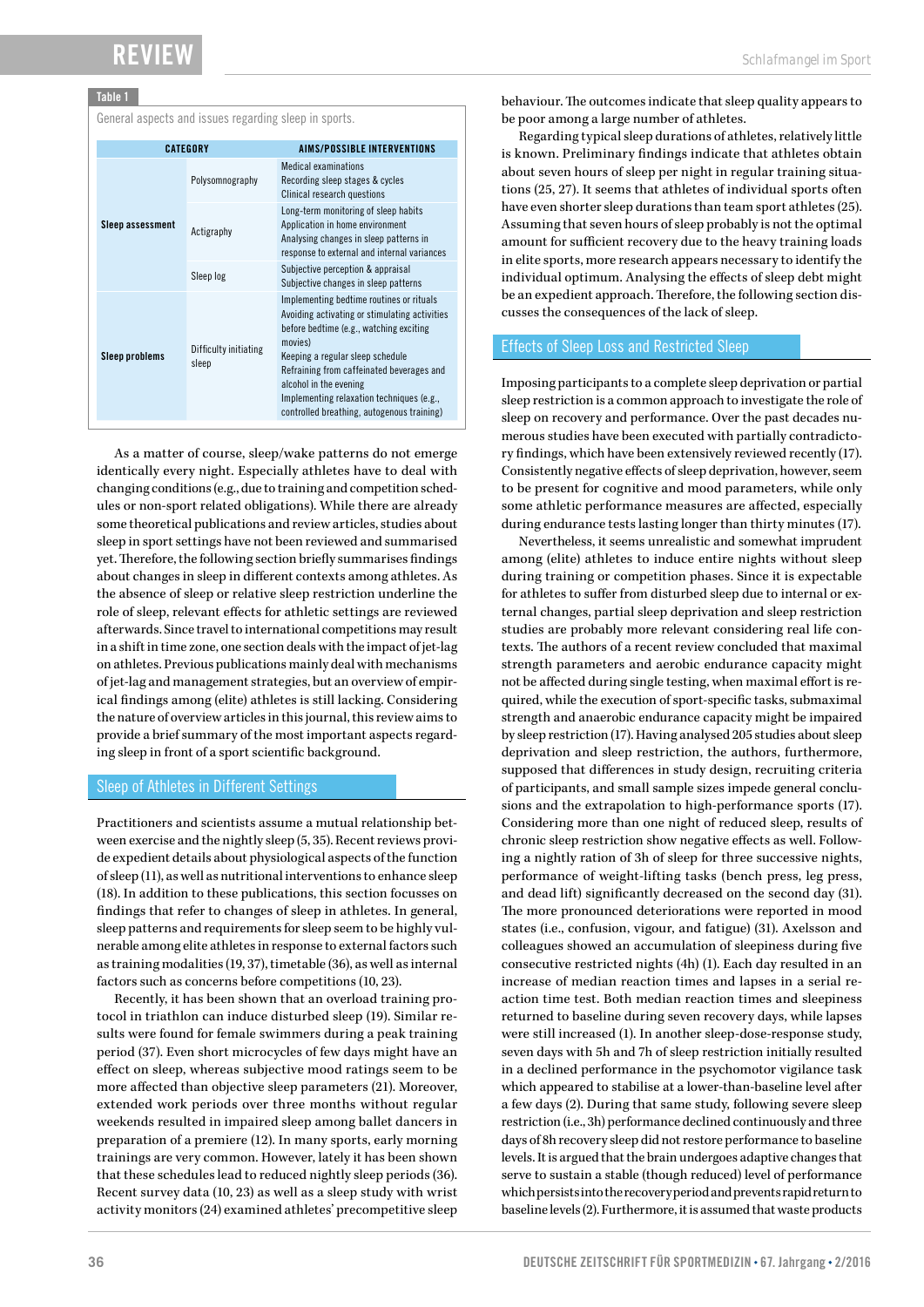of neuronal activity accumulate during wakefulness. This process prevents the effective clearance of toxic waste and impedes regular neuronal performance. Consequently, cumulative sleep loss causes an oxidant imbalance and cell death (9). Generally, these findings should be treated with caution, as the studies vary significantly regarding study design and small sample sizes without elite athletes and almost exclusively male participants. Nevertheless, this underlines the importance of sufficient sleep.

#### Effects of Jet-Lag

Among elite athletes, travelling around the world is a necessity in order to participate in international competitions. However, it is assumed that travelling over three and more time zones will lead to jet-lag which is classified as a circadian rhythm sleep disorder with external conditions conflicting with the internal pacemaker (13). Common symptoms are difficulties with sleeping at the correct time, transient fatigue during the day, lack of concentration, decreased motivation, gastrointestinal disturbances and loss of appetite, feelings of disorientation as well as an impaired mental and physical performance (33). While jet-lag tends to be similar in men and women, symptoms are usually worse after eastward rather than westward flights (26). Lee and Galvez (26) reported that westward travels (i.e., causing a phase delay) lead to a symptom peak in the first three days, while eastward travels (i.e., leading to a phase advance) cause more severe and persistent symptoms.

Despite these general symptoms, empirical evidence regarding the effects of air travel and jet-lag on athletic performance is somewhat limited up to this point. Only few studies have been conducted with elite athletes (5, 16, 28, 30). After travelling six time zones westwards, as well as travelling eight time zones eastwards, male Olympic gymnastics athletes showed perceptual jet-lag symptoms and effects on the cardiovascular system, whereas reduced training and coordination performances were only present after the westward travel (28). It was concluded that athletes should arrive at least two weeks in advance to overcome jet-lag before commencing competitions after travelling six time zones (28). Among female and male collegiate swimmers, negative physiological, perceptual, and affective changes did not occur during heavy training, neither upon travelling four time zones from east to west nor from west to east (30). Even following a 16h-delayed time shift there was no significant impairment on sprinting performance among elite skeleton athletes (4). On the other hand, these athletes perceived themselves as jet-lagged for up to seven days after travel and salivary cortisol was reported to display a typical time course response to the change in time zone. This points to the estimation of one day needed for each time zone crossed to readjust (4). Additionally, a recent study with elite football players has shown that sleep was impaired upon travelling westward with a 4h-delayed time shift for the first two nights (16). Perceptual measures of jet-lag and recovery did not reveal significant differences between baseline and any time point during the 10-day tour (16). However, following 24h simulated international air travel with simulated time zone shifts, reductions in sleep duration, sprint performances as well as exacerbated mood states were reported for physically active male participants (14, 15).

Generally, this small number of studies seems to indicate that athletic performance is probably not directly affected by jet-lag following travel across several time zones but rather behavioural and perceptual factors. Nevertheless, more research is needed, and in anticipation of the upcoming Olympic Games

2016 in Rio de Janeiro, Brazil, efforts should be undertaken to counteract potential issues regarding the effect of time zone shift and eventual jet-lag symptoms. Regarding European athletes, the Games require westward travelling which might be endured easier due to a phase delay (i.e., -5h from UTC +2 during Central European Summer Time). A typical range for an organised circadian pattern is assumed between 23.5h to 26.5h which enables a 30min phase advance or 2.5h phase delay on any single day (6).

#### Concluding Remarks

This review highlights the importance of adequate sleep behaviour in athletic settings in order to achieve optimal recovery. Findings of changes in sleep in athletes and recent survey data of athletes' sleep behaviour (10, 23, 27) suggest that sleep habits and sleep times, as well as the awareness about the importance of sleep have some need for improvements among athletes. They should be educated in terms of optimal sleep routines and dealing with sleep problems (before competitions) (10). For instance, it could be shown that sleep hygiene recommendations improved sleep quantity in tennis players (8). Table 1 gives an overview of relevant aspects and possible interventions in sport contexts.

Several psychological and physiological parameters might be impaired due to the lack of sleep, even when sleep duration is only reduced by some hours. In summary, results of different performance measures in response to sleep loss somehow reveal inconsistent evidence. In contrast, cognitive functions and mood states appear to be negatively affected quite consistently. This implicates that interventions should be primarily directed to mood-related or motivational aspects of athletes.

Time zone shifts following air travel might also lead to disturbed sleep patterns and cause jet-lag symptoms. Therefore, sufficient time should be considered for an optimal adjustment to the destination before starting the competition. Treatment strategies have been recently reviewed: The duration of jet-lag might be shortened when the sleep schedule is adapted one to two hours toward the destination time zone in the days preceding the departure (26). During the flight, caffeinated and alcoholic beverages should be avoided and plenty of fluids should be ingested to decrease the severity of jet-lag (26). Upon arrival, exercise might help to maintain the arousal level, while strategic napping might alleviate symptoms of jet-lag as well (26). In Rio de Janeiro, athletes might consider exposing to light and avoiding light following certain schedules, which depend on the direction of travel and the numbers of time zones crossed (13). Besides, the timing of the meal should be congruent to the destination's time. This factor seems to be more important than the type of meal (26). Regarding drug supplementation, elite athletes should not consider antidotes to fatigue such as modafinil, methylphenidate and pemolane as well as melatonin, which is supposed to promote sleep (32). Therefore, adaptation strategies should be concentrated on behavioural aspects exclusively.

#### Acknowledgement

The theoretical deliberations of this article have been compiled within the framework of the project "RegMan - Optimization of Training and Competition: Management of Regeneration in Elite Sports [grant number IIA1-081901/12-16]", initiated and funded by the German Federal Institute of Sport Science.

#### **Conflict of Interest**

 $$